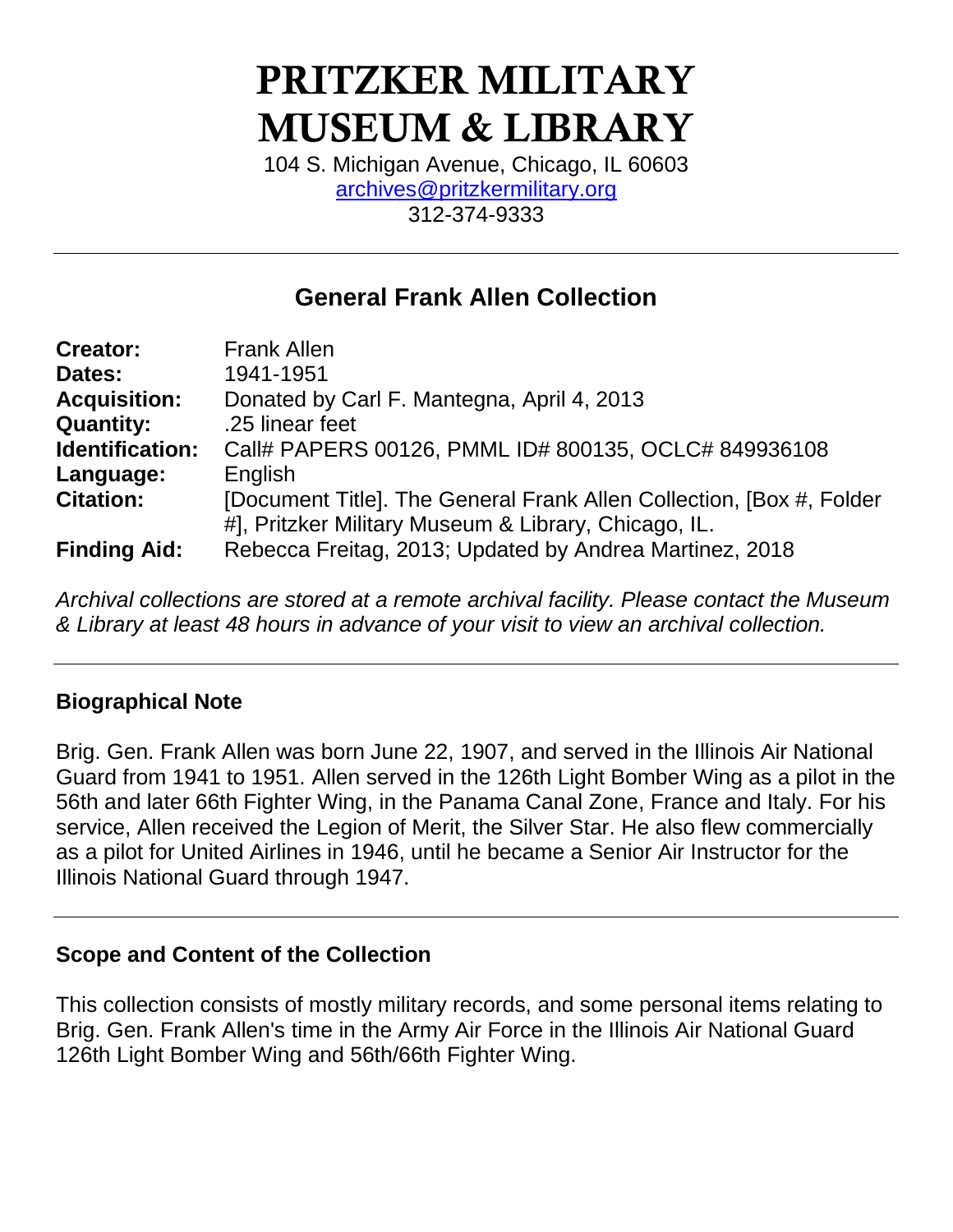#### **Arrangement**

The collection arrived with no discernible arrangement and was rearranged chronologically into series by staff. The collection is contained within 1 small letter box.

## **Rights**

Copyrights held by Carl F. Mantegna were transferred to the Pritzker Military Museum & Library. All other rights are held by the author or publisher. Users assume responsibility for following copyright laws as established by US Code Title 17.

## **Access**

Researchers must use reproductions of valuable original documents, unless otherwise granted permission by PMML staff.

## **Key Subjects**

This collection is indexed under the following headings in the Library's online catalog. Researchers interested in materials about related topics, persons, or places should search the catalog using these subject headings.

## **Names**

Allen, Frank

## **Subjects:**

Air National Guard (United States). World War, 1939-1945—France. World War, 1939-1945—Italy.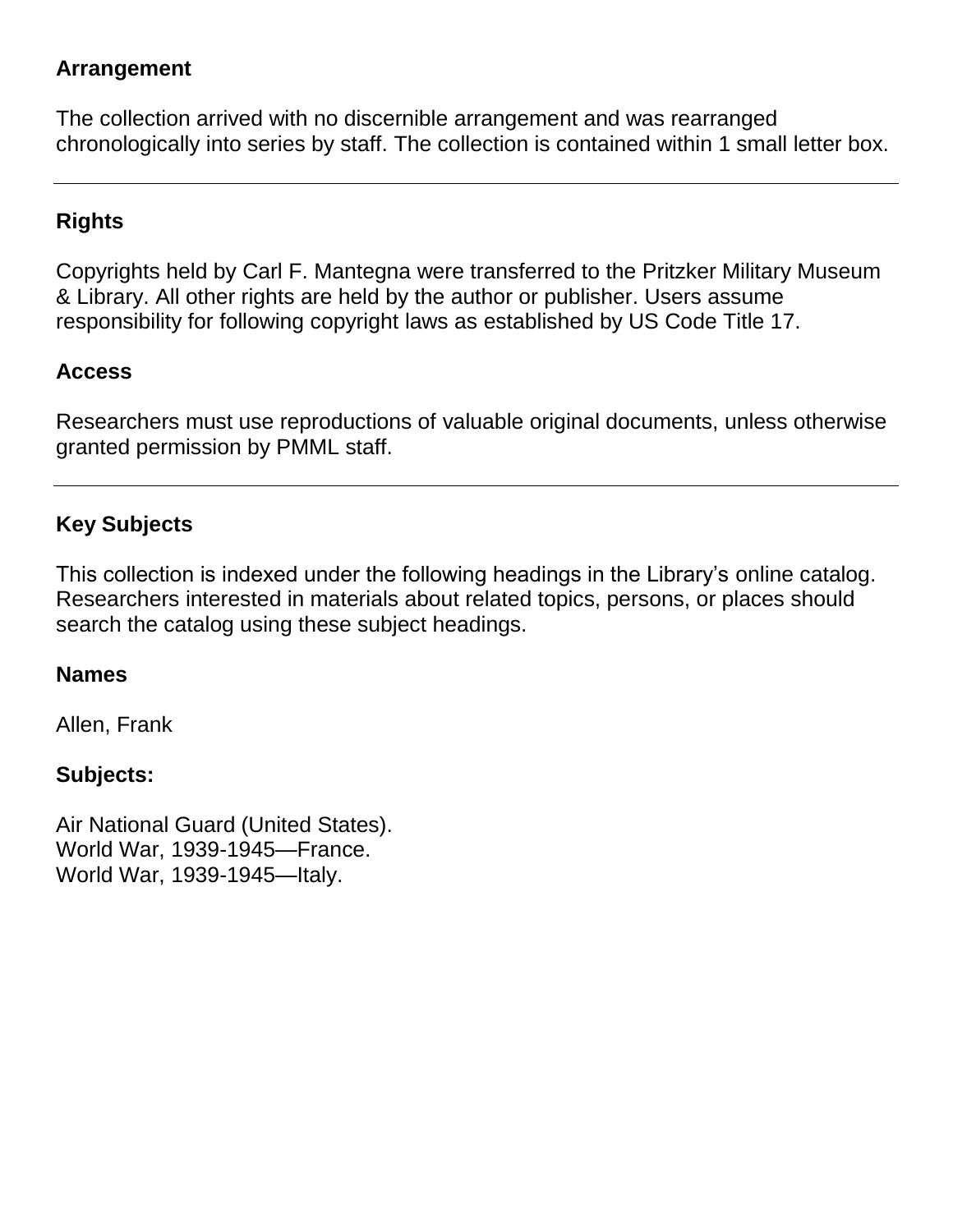# **Container List**

| Box | <b>Folder</b>    | Item ID#  | <b>Title</b>                                                                                                                                           | <b>Dates</b> |
|-----|------------------|-----------|--------------------------------------------------------------------------------------------------------------------------------------------------------|--------------|
| 1   | 1                |           | <b>Personal Items</b>                                                                                                                                  | 1951-1952    |
|     |                  | 800135001 | Western Union Telegram from Reba and<br>Marty Hogan                                                                                                    | 30-Oct-51    |
|     |                  | 800135002 | <b>Just a Common Soldier Poem</b>                                                                                                                      | n.d.         |
|     |                  | 800135003 | National Geographic Society Membership<br>Certificate                                                                                                  | $1-Jan-52$   |
|     |                  | 800135004 | Portrait of Brig. Gen. Frank Allen                                                                                                                     | n.d.         |
|     |                  | 800135005 | Portrait of Brig. Gen. Frank Allen                                                                                                                     | n.d.         |
|     |                  | 800135006 | Portrait of Brig. Gen. Frank Allen                                                                                                                     | n.d.         |
|     |                  | 800135007 | Portrait of Brig. Gen. Frank Allen                                                                                                                     | n.d.         |
|     |                  | 800135008 | Portrait of Brig. Gen. Frank Allen                                                                                                                     | n.d.         |
|     | $\boldsymbol{2}$ |           | <b>Newspaper Clippings</b>                                                                                                                             | 1951         |
|     |                  | 800135009 | Sud-Ouest, Bordeaux "Le General Allen<br>commandant la 126th escadre de<br>bombardiers est arrive a bordeaux a la<br>tete de dix-huit B-26"            | 21-Nov-51    |
|     |                  | 800135010 | <b>Translation: Sud-Ouest, Bordeaux</b><br>"General Allen Commanding the 126th<br>Wing of Bombers Has Arrived in<br>Bordeaux, at t he Head of 18 B-26" | 21-Nov-51    |
|     |                  | 800135011 | La Nouvelle Republique, Bordeaux<br>"Pilotant lui-meme son avion le general<br>Allen est arrive a Merignac                                             | 21-Nov-51    |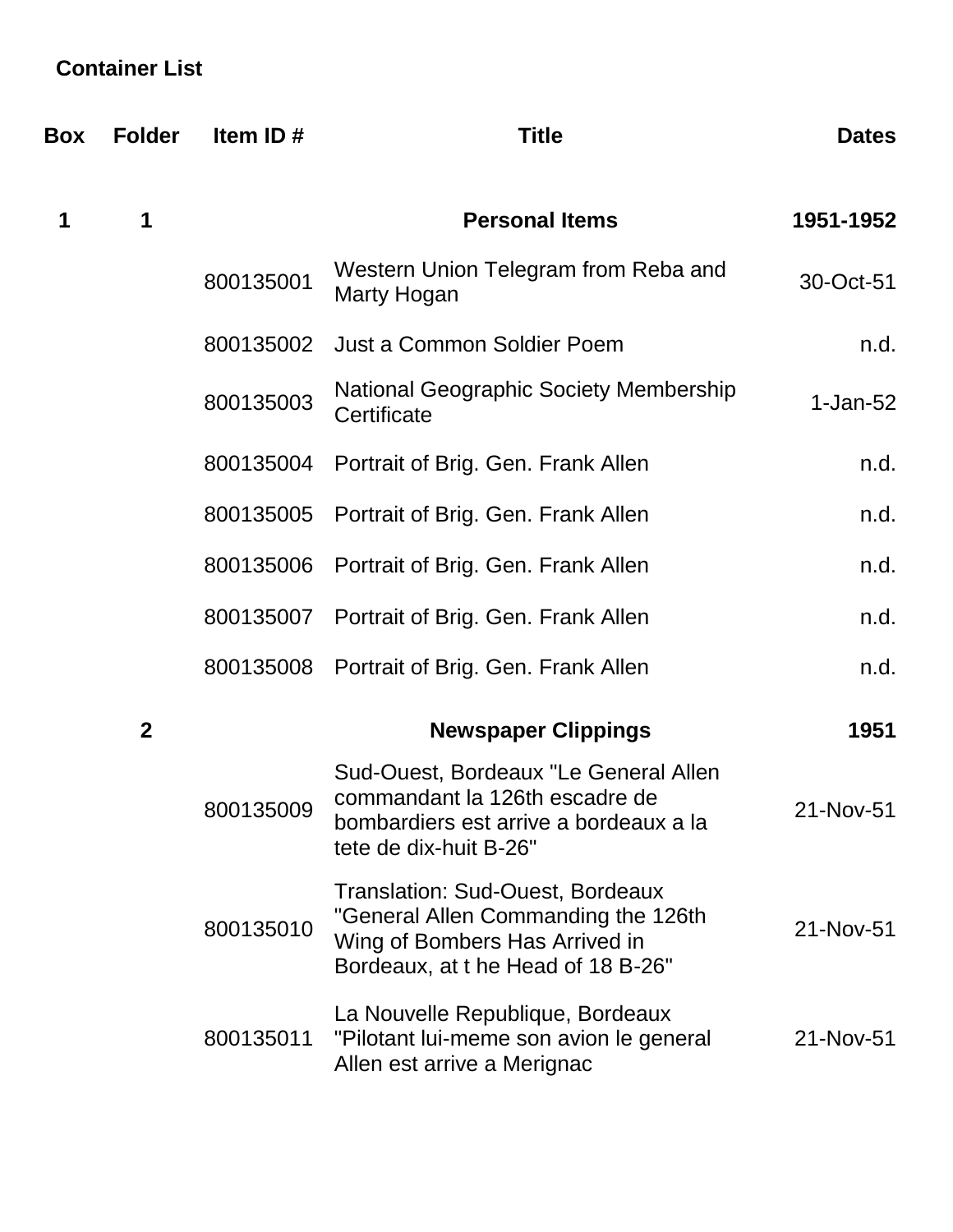|   | 800135012 | Translation: Nouvelle Republique,<br>Bordeaux "Flying His Own Plane, General<br>Allen Has Arrived at Merignac" | 21-Nov-51 |
|---|-----------|----------------------------------------------------------------------------------------------------------------|-----------|
|   | 800135013 | Citoyens de France et chers Amis                                                                               | n.d.      |
|   | 800135014 | Newsweek "Report on NATO: Allied<br>Defenses Building, but There's Lots Left to<br>Do"                         | 5-Nov-51  |
|   | 800135015 | "Air National Guard Unit Leaves for Base<br>in Europe"                                                         | 30-Oct-51 |
|   | 800135016 | "Langley Field Bombers Take Off for<br>Europe"                                                                 | n.d.      |
|   | 800135017 | The Evening Star, Washington, D.C.                                                                             | 31-Oct-51 |
|   | 800135018 | Air Force Times "Angels over the 126th"                                                                        | 10-Nov-51 |
|   | 800135019 | Air Force Times "123rd Makes Fourth<br>O'seas Guard Wing"                                                      | 10-Nov-51 |
|   | 800135020 | Air Force Times "Europe Wings To Be<br><b>Highly Mobile"</b>                                                   | 3-Nov-51  |
|   | 800135021 | The Sunday Star, Washington, D.C. "B-26<br><b>Bomber Unit Arrives in France"</b>                               | 18-Nov-51 |
| 3 |           | <b>Military Records</b>                                                                                        | 1941-1947 |
|   | 800135022 | An Open Letter to the American Public in<br>the Chicago Area                                                   | n.d.      |
|   | 800135023 | Signal Center HQ 5th Army Orders                                                                               | 26-Feb-47 |
|   | 800135024 | General Notes on France and Likely<br>French Bases for U.S. Use                                                | n.d.      |
|   | 800135025 | <b>Bluie Bell System Phone Book for</b><br>Greenland Air Base, Narsarssuak,<br>Greenland                       | n.d.      |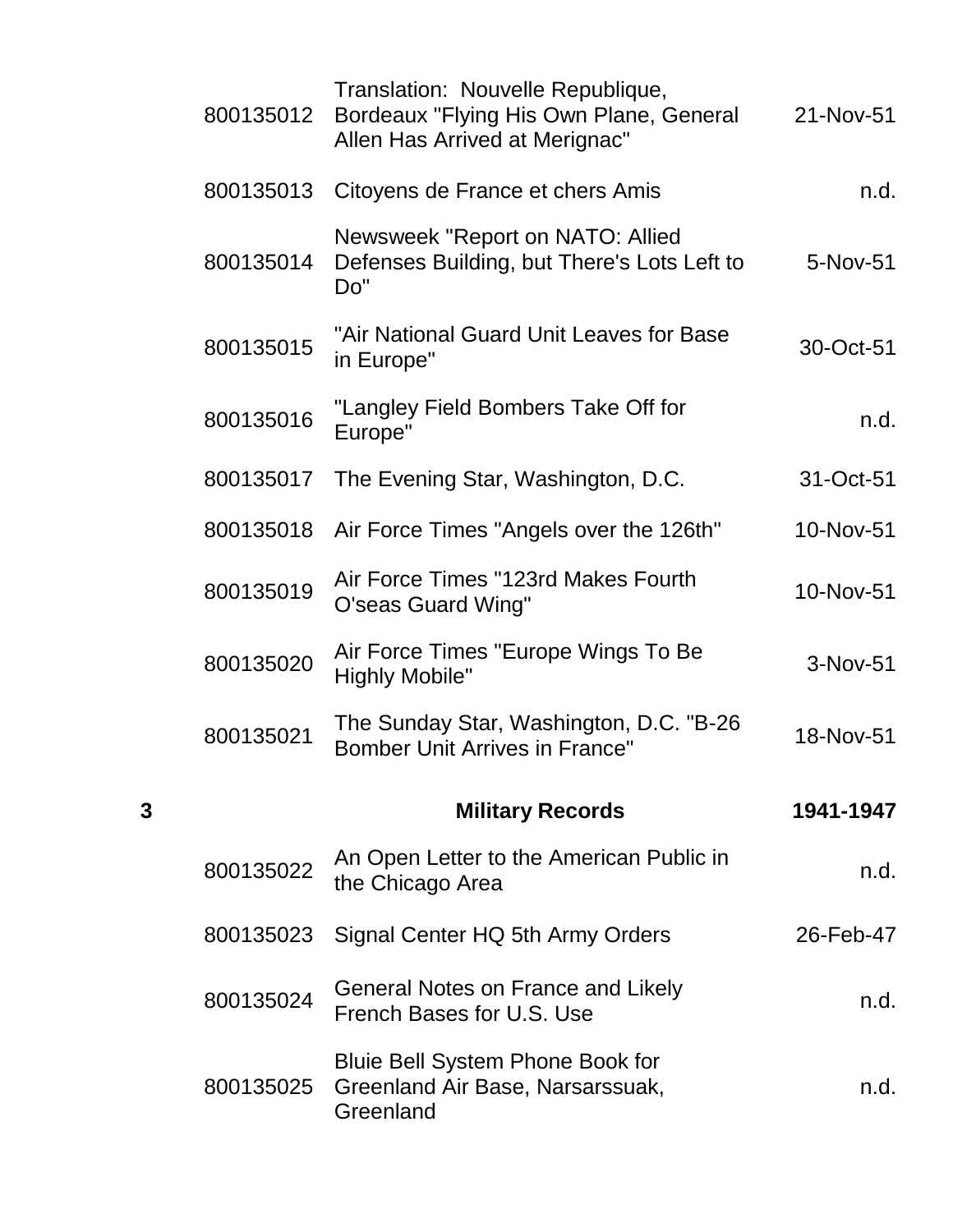| 800135026 | War Department, Office of the Chief of the<br>Air Corps Personnel Orders No. 6          | 8-Jan-41  |
|-----------|-----------------------------------------------------------------------------------------|-----------|
| 800135027 | Copy, War Department, Office of the Chief<br>of the Air Corps Personnel Orders No. 6    | 8-Jan-41  |
| 800135028 | Copy, War Department, Office of the Chief<br>of the Air Corps Personnel Orders No. 6    | 8-Jan-41  |
| 800135029 | War Department, Executive Orders,<br><b>Bulletin No. 2</b>                              | 31-Jan-41 |
| 800135030 | Copy, War Department, Executive Orders,<br><b>Bulletin No. 2</b>                        | 31-Jan-41 |
| 800135031 | Copy, War Department, Executive Orders,<br><b>Bulletin No. 2</b>                        | 31-Jan-41 |
| 800135032 | War Department, Executive Orders,<br><b>Bulletin No. 3</b>                              | 14-Mar-41 |
| 800135033 | Copy, War Department, Executive Orders,<br><b>Bulletin No. 3</b>                        | 14-Mar-41 |
| 800135034 | <b>Revised with Corrections, War</b><br>Department, Executive Orders, Bulletin<br>No. 2 | 31-Jan-41 |
|           | 800135035 Physical Examination For Flying                                               | Feb-43    |
| 800135036 | <b>Headquarters Fifteenth Air Force Orders</b>                                          | 7-May-44  |
| 800135037 | <b>Headquarters Fifteenth Air Force Orders</b>                                          | 7-May-44  |
| 800135038 | War Department Special Orders No. 231                                                   | 28-Oct-46 |
| 800135039 | War Department Special Orders No. 231                                                   | 28-Oct-46 |
| 800135040 | Headquarters, Army Air Forces Personnel<br>Orders No. 130                               | 3-Jul-46  |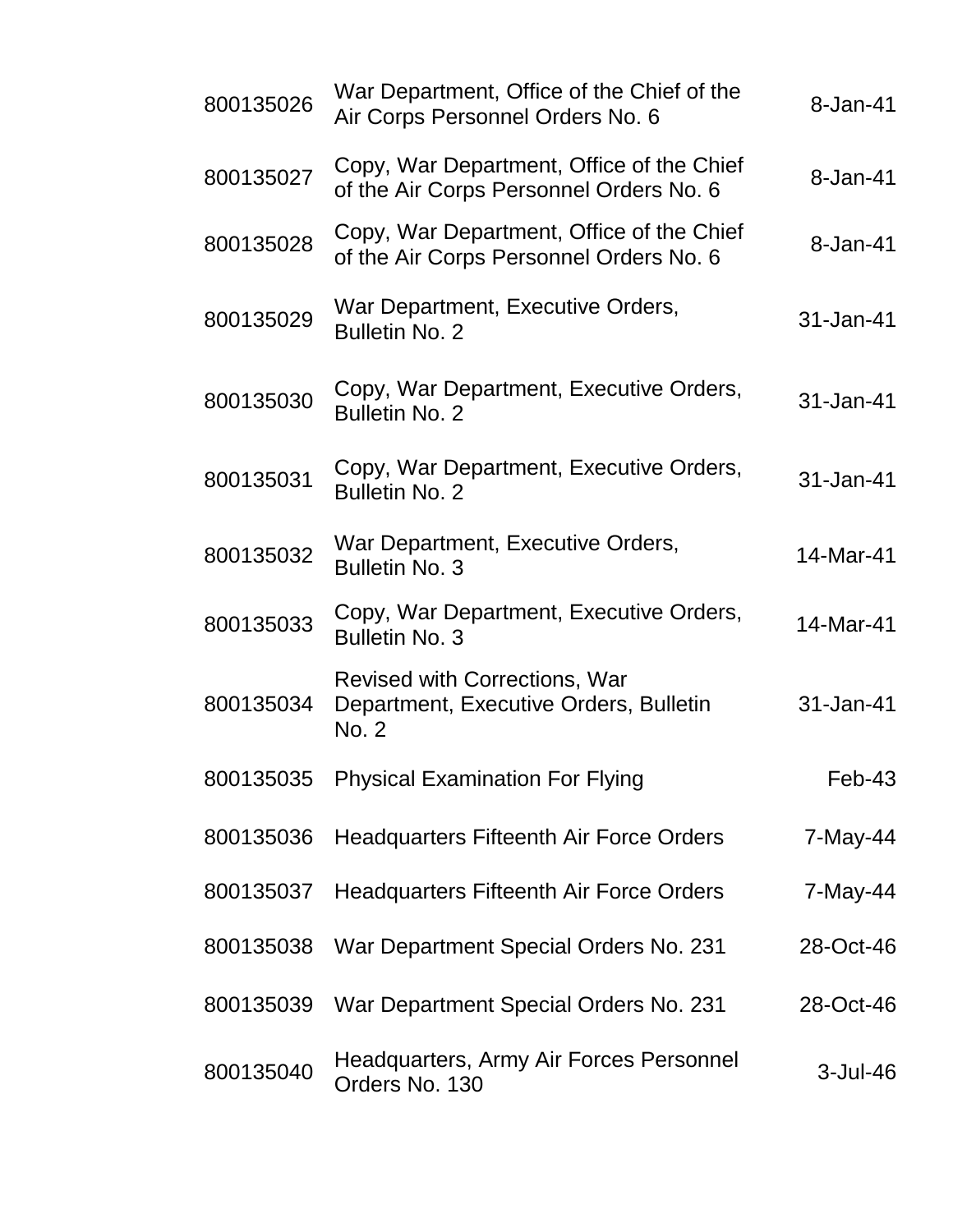| 800135041 | Headquarters, Army Air Forces Personnel<br>Orders No. 130                        | 3-Jul-46   |
|-----------|----------------------------------------------------------------------------------|------------|
| 800135042 | War Department, Special Orders No. 148                                           | 5-Jul-46   |
| 800135043 | War Department, Special Orders No. 231                                           | 28-Oct-46  |
| 800135044 | Copy, War Department, Special Orders<br>No. 231                                  | 28-Oct-46  |
| 800135045 | Copy, War Department, Special Orders<br>No. 231                                  | 28-Oct-46  |
| 800135046 | Copy, War Department, Special Orders<br>No. 231                                  | 28-Oct-46  |
| 800135047 | Copy, War Department, Special Orders<br>No. 231                                  | 28-Oct-46  |
| 800135048 | Headquarters, Second Air Force Air<br>Defense Command, Special Orders No.<br>101 | $1-Nov-46$ |
| 800135049 | Headquarters, Second Air Force Air<br>Defense Command, Special Orders No.<br>101 | $1-Nov-46$ |
| 800135050 | Headquarters, Second Air Force Air<br>Defense Command, Special Orders No.<br>101 | $1-Nov-46$ |
| 800135051 | Headquarters, Second Air Force Air<br>Defense Command, Special Orders No.<br>101 | $1-Nov-46$ |
| 800135052 | Headquarters, Second Air Force Air<br>Defense Command, Special Orders No.<br>101 | 1-Nov-46   |
| 800135053 | War Department, Special Orders No. 148                                           | 5-Jul-46   |
| 800135054 | Copy, War Department, Special Orders<br>No. 148                                  | 5-Jul-46   |
| 800135055 | Copy, War Department, Special Orders<br>No. 148                                  | 5-Jul-46   |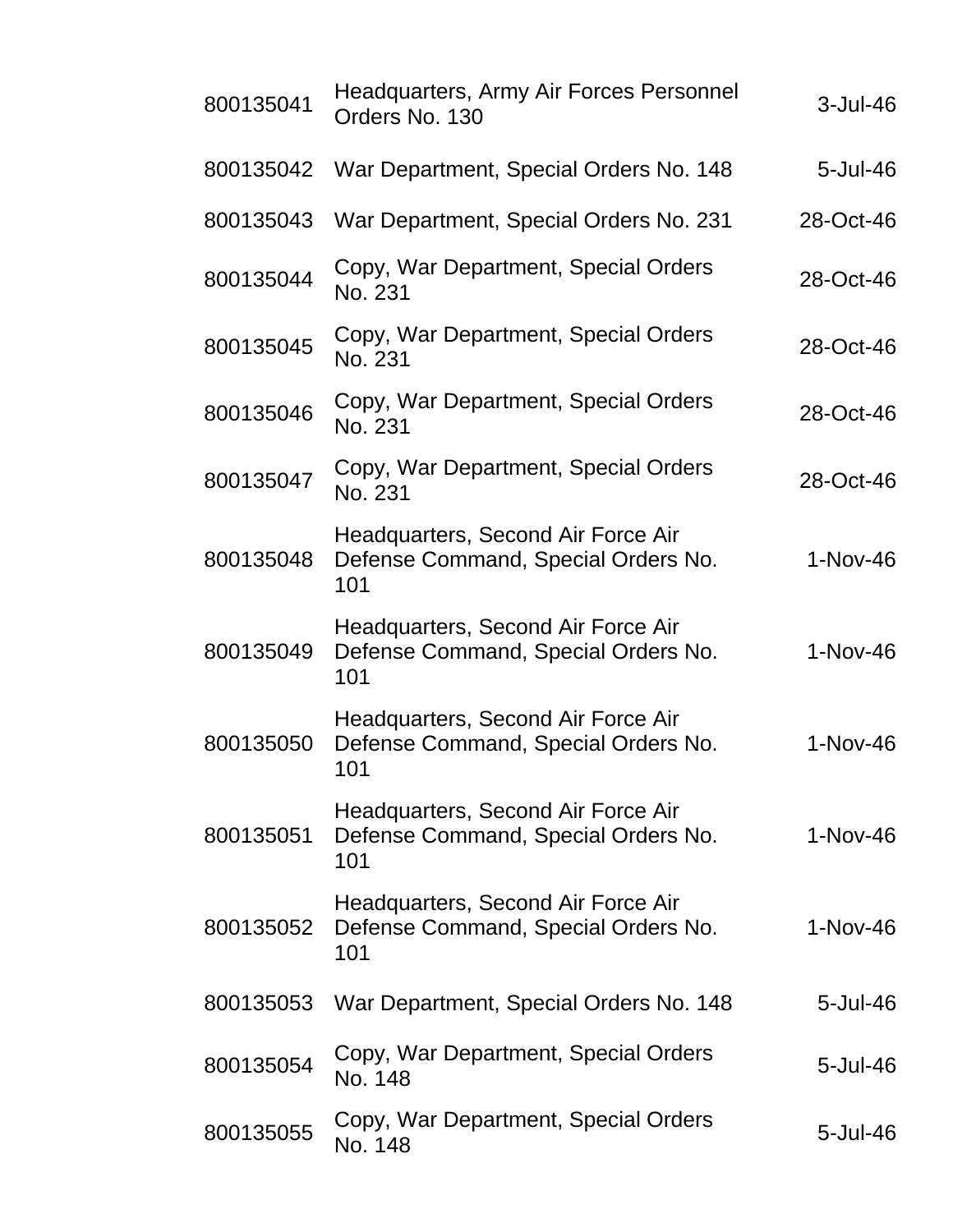| 800135056 | Copy, War Department, Special Orders<br>No. 148                                                                 | $5 -$ Jul $-46$ |
|-----------|-----------------------------------------------------------------------------------------------------------------|-----------------|
| 800135057 | <b>Headquarters Second Air Force Air</b><br>Defense Command, Special Orders No.<br>110                          | 15-Nov-46       |
| 800135058 | Personal History Statement, Col. Frank<br>Allen                                                                 | 13-Nov-46       |
| 800135059 | Office of the Senior Instructor, 56th Fighter<br>Wing ANG, Personal History Statement                           | 15-Nov-46       |
| 800135060 | <b>Headquarters Second Air Force Air</b><br>Defense Command, Flying Pay Report                                  | 25-Nov-46       |
| 800135061 | <b>Flying Pay Report</b>                                                                                        | n.d.            |
| 800135062 | <b>Headquarters Second Air Force Air</b><br>Defense Command, Refresher Course in<br>AT-6 and P-51 Type Aircraft | $2$ -Dec-46     |
| 800135063 | Copy, Headquarters Second Air Force Air<br>Defense Command, Refresher Course in<br>AT-6 and P-51 Type Aircraft  | $2$ -Dec-46     |
| 800135064 | MessageForm from CG Second Air Force<br>to Senior Air Instructor, 56th Wing Illinois<br><b>NG</b>               | 4-Jan-47        |
| 800135065 | Message from CG Second Air Force to<br>Senior Air Instructor, 56th Wing Illinois NG                             | 4-Jan-47        |
| 800135066 | MessageForm from CG Second Air Force<br>to Col. Frank Allen                                                     | $6$ -Jan-47     |
| 800135067 | Western Union Telegram to Col. Frank<br>Allen                                                                   | n.d.            |
| 800135068 | Western Union Telegram to Rapid Senior<br>Air Instructor, 56th Wing, NG                                         | 18-Feb-47       |
| 800135069 | Student Grade Sheet for Allen, F. Col.                                                                          | 9-Feb-45        |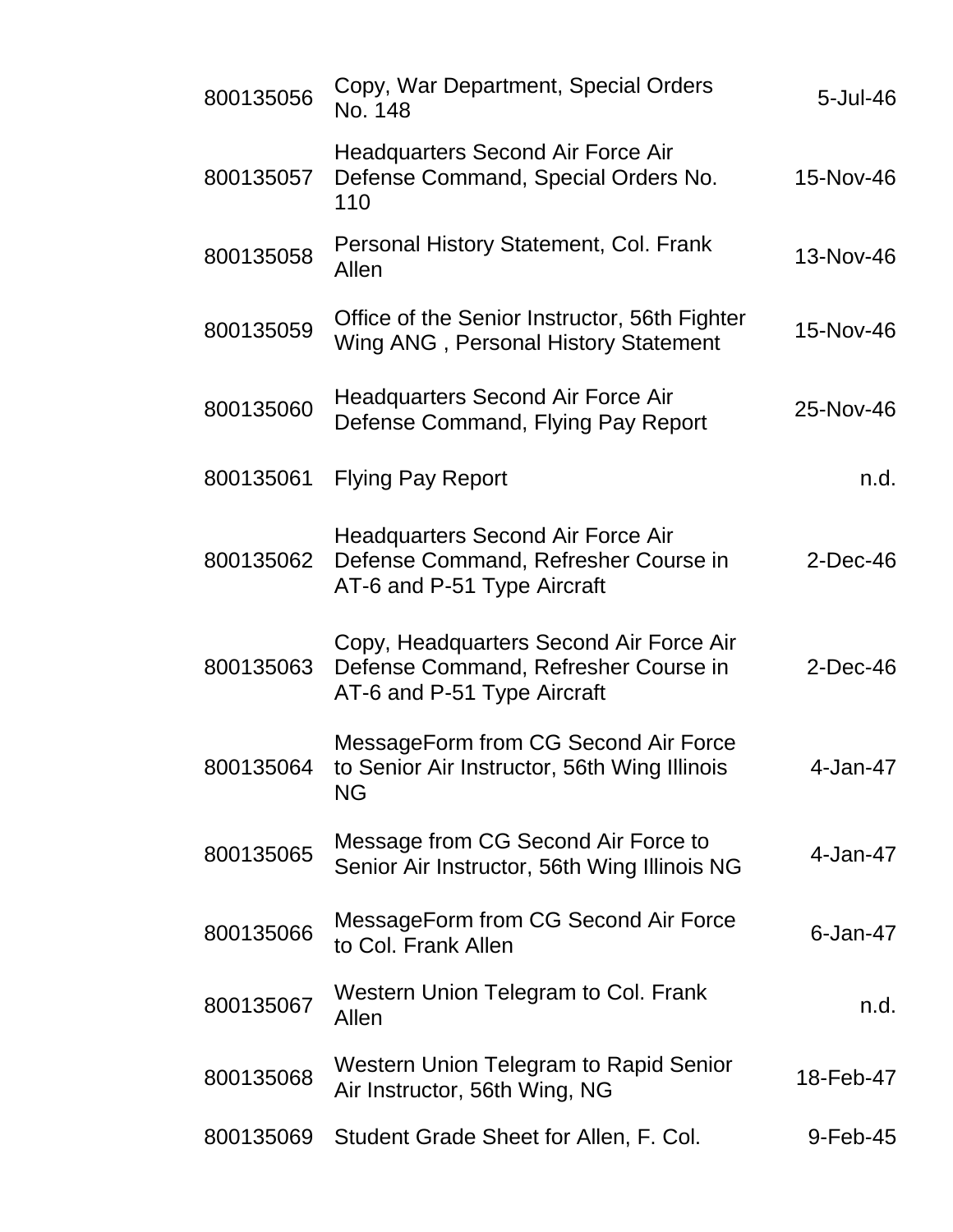| 31-Jan-47  | Headquarters Second Air Force, Special<br>Orders No. 22        | 800135070 |
|------------|----------------------------------------------------------------|-----------|
| 31-Jan-47  | <b>Headquarters Second Air Force, Special</b><br>Orders No. 22 | 800135071 |
| 31-Jan-47  | Headquarters Second Air Force, Special<br>Orders No. 22        | 800135072 |
| $3-Feb-47$ | <b>Headquarters Second Air Force, Special</b><br>Orders No. 24 | 800135073 |
| $3-Feb-47$ | <b>Headquarters Second Air Force, Special</b><br>Orders No. 24 | 800135074 |
| $3-Feb-47$ | <b>Headquarters Second Air Force, Special</b><br>Orders No. 24 | 800135075 |
| $3-Feb-47$ | Headquarters Second Air Force, Special<br>Orders No. 24        | 800135076 |
| 18-Feb-47  | Headquarters Second Air Force, Special<br>Orders No. 35        | 800135077 |
| 21-Feb-47  | <b>Headquarters Second Air Force, Special</b><br>Orders No. 38 | 800135078 |
| 21-Feb-47  | <b>Headquarters Second Air Force, Special</b><br>Orders No. 38 | 800135079 |
| 21-Feb-47  | <b>Headquarters Second Air Force, Special</b><br>Orders No. 38 | 800135080 |
|            |                                                                |           |
| 1947-1961  | <b>Military Records</b>                                        | 4         |
| 10-Mar-47  | Headquarters Second Air Force, Special<br>Orders No. 49        | 800135081 |
| 10-Mar-47  | Headquarters Second Air Force, Special<br>Orders No. 49        | 800135082 |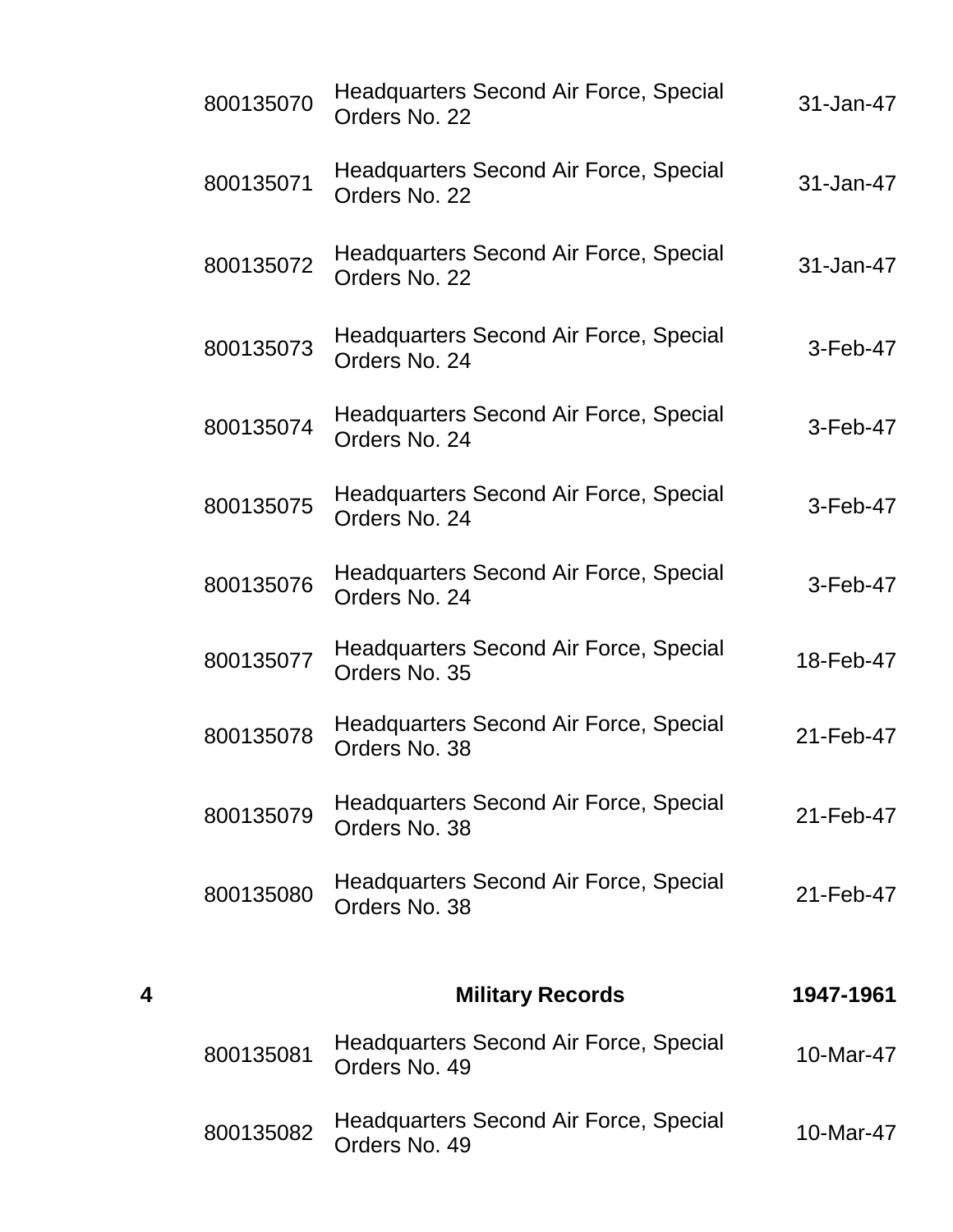| 800135083 | Headquarters Second Air Force, Special<br>Orders No. 49        | 10-Mar-47 |
|-----------|----------------------------------------------------------------|-----------|
| 800135084 | <b>Headquarters Second Air Force, Special</b><br>Orders No. 40 | 25-Feb-47 |
| 800135085 | Headquarters Second Air Force, Special<br>Orders No. 40        | 25-Feb-47 |
| 800135086 | <b>Headquarters Second Air Force, Special</b><br>Orders No. 40 | 25-Feb-47 |
| 800135087 | Headquarters Second Air Force, Special<br>Orders No. 40        | 25-Feb-47 |
| 800135088 | <b>Headquarters Second Air Force, Special</b><br>Orders No. 40 | 25-Feb-47 |
| 800135089 | Headquarters Second Air Force, Special<br>Orders No. 40        | 25-Feb-47 |
| 800135090 | <b>Headquarters Second Air Force, Special</b><br>Orders No. 40 | 25-Feb-47 |
| 800135091 | <b>Headquarters Second Air Force, Special</b><br>Orders No. 57 | 20-Mar-47 |
| 800135092 | Headquarters Second Air Force, Special<br>Orders No. 57        | 20-Mar-47 |
| 800135093 | <b>Headquarters Second Air Force, Special</b><br>Orders No. 57 | 20-Mar-47 |
| 800135094 | <b>Headquarters Second Air Force, Special</b><br>Orders No. 57 | 20-Mar-47 |
| 800135095 | Headquarters Second Air Force, Special<br>Orders No. 57        | 20-Mar-47 |
| 800135096 | Western Union Telegram to Sr. Air<br>Instructor 56th Wing      | 21-Mar-47 |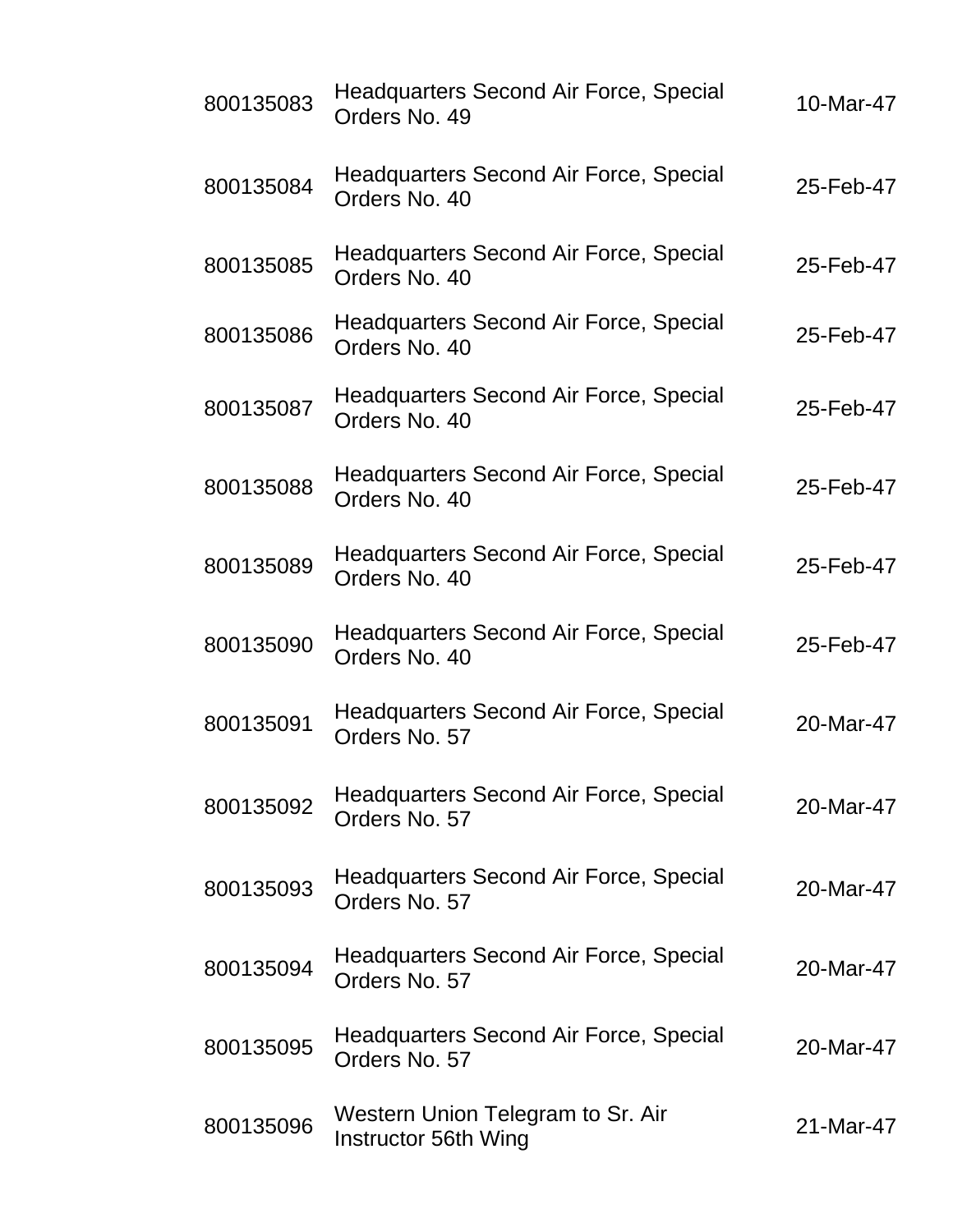|           | 800135097 Message to Sr. Air Instructor 56th Wing                                                                          | 21-Mar-47 |
|-----------|----------------------------------------------------------------------------------------------------------------------------|-----------|
| 800135098 | Message to CG HQ and HQ SQ 66th<br><b>Fighter Wing Chi</b>                                                                 | 13-Mar-47 |
| 800135099 | MessageForm from CG Second Air Force<br>to Sr. Air Instructor, Sq. "C" 130th AAF<br>Base Unit, 66th Wing, Ill. Nat'l Guard | 20-Mar-47 |
| 800135100 | Military Occupational Specialty, Duty and<br>Primary, for Frank Allen                                                      | n.d.      |
| 800135101 | Office of the Senior Instructor,<br>Headquarters 56th Wing, ANG, Letter of<br><b>Transmittal</b>                           | 3-Feb-47  |
| 800135102 | Personnel Information, Col. Frank Allen                                                                                    | 17-Apr-47 |
| 800135103 | Frank Allen, Col AC US Army                                                                                                | 16-Mar-47 |
| 800135104 | <b>Headquarters Second Air Force, Special</b><br><b>Survey of Regular Army Officers</b>                                    | 21-Mar-47 |
| 800135105 | Message from Allen, CO SQ C 130th AAF<br><b>BU to CG 2AF Offutt Field</b>                                                  | 27-Mar-47 |
| 800135106 | Office of the Senior Instructor,<br>Headquarters 66th Wing, ING, Certificates                                              | 25-Apr-47 |
| 800135107 | Copy, Office of the Senior Instructor,<br>Headquarters 66th Wing, ING, Certificates                                        | 25-Apr-47 |
| 800135108 | Headquarters Second Air Force, Special<br>Orders No. 91                                                                    | 7-May-47  |
| 800135109 | Headquarters Second Air Force, Special<br>Orders No. 91                                                                    | 7-May-47  |
| 800135110 | Headquarters Second Air Force, Special<br>Orders No. 91                                                                    | 7-May-47  |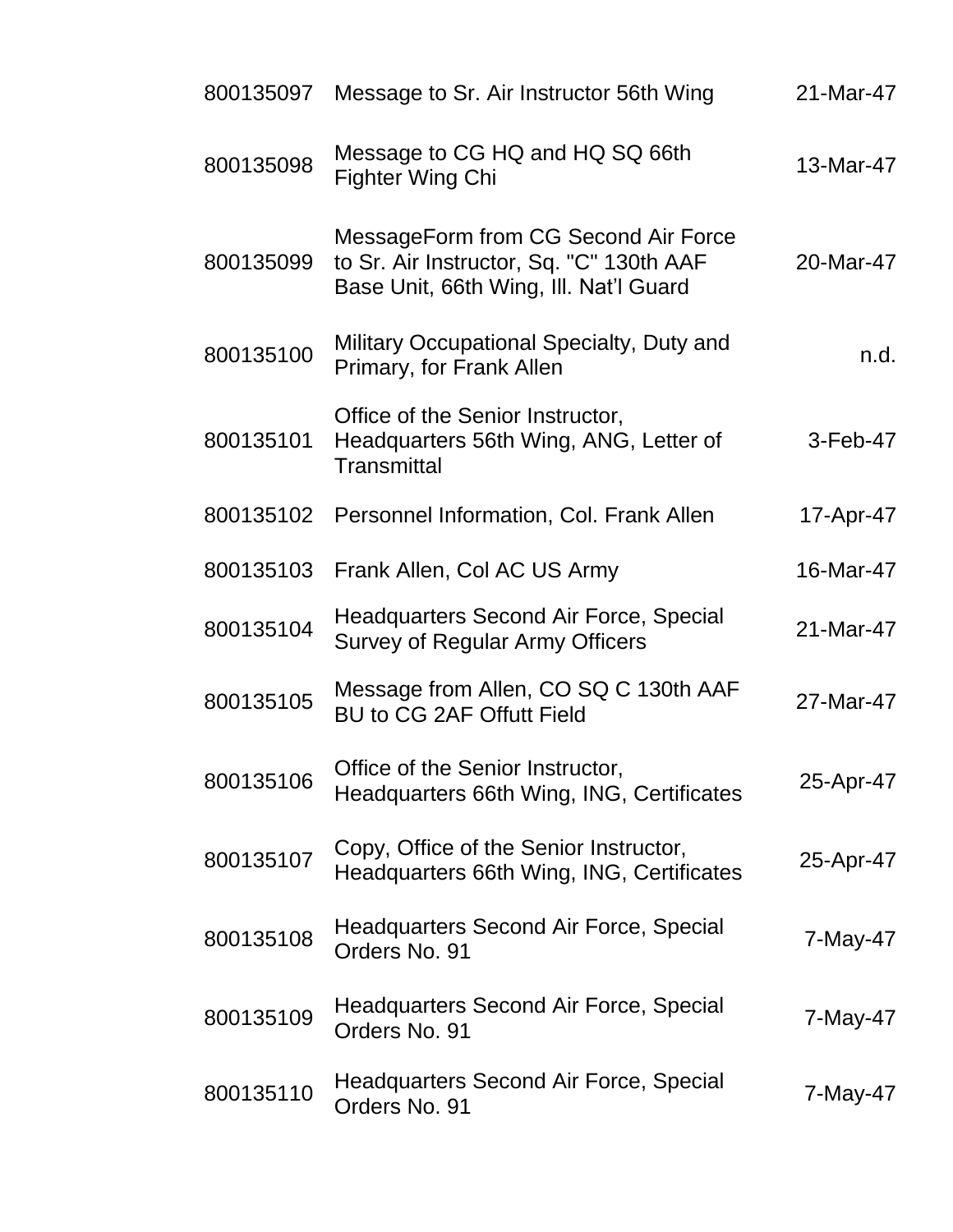| 800135111 | <b>Headquarters Second Air Force, Special</b><br>Orders No. 91  | 7-May-47  |
|-----------|-----------------------------------------------------------------|-----------|
| 800135112 | <b>Headquarters Second Air Force, Special</b><br>Orders No. 91  | 7-May-47  |
| 800135113 | <b>Headquarters Second Air Force, Special</b><br>Orders No. 91  | 7-May-47  |
| 800135114 | Headquarters Second Air Force, Special<br>Orders No. 91         | 7-May-47  |
| 800135115 | <b>Headquarters Second Air Force, Special</b><br>Orders No. 118 | 16-Jun-47 |
| 800135116 | <b>Headquarters Second Air Force, Special</b><br>Orders No. 118 | 16-Jun-47 |
| 800135117 | <b>Headquarters Second Air Force, Special</b><br>Orders No. 118 | 16-Jun-47 |
| 800135118 | Headquarters Second Air Force, Special<br>Orders No. 118        | 16-Jun-47 |
| 800135119 | Headquarters Second Air Force, Special<br>Orders No. 118        | 16-Jun-47 |
| 800135120 | Headquarters Second Air Force, Special<br>Orders No. 118        | 16-Jun-47 |
| 800135121 | <b>Headquarters Second Air Force, Special</b><br>Orders No. 118 | 16-Jun-47 |
| 800135122 | Headquarters Second Air Force, Special<br>Orders No. 118        | 16-Jun-47 |
| 800135123 | <b>Headquarters Second Air Force, Special</b><br>Orders No. 118 | 16-Jun-47 |
| 800135124 | Headquarters Second Air Force, Special<br>Orders No. 135        | 10-Jul-47 |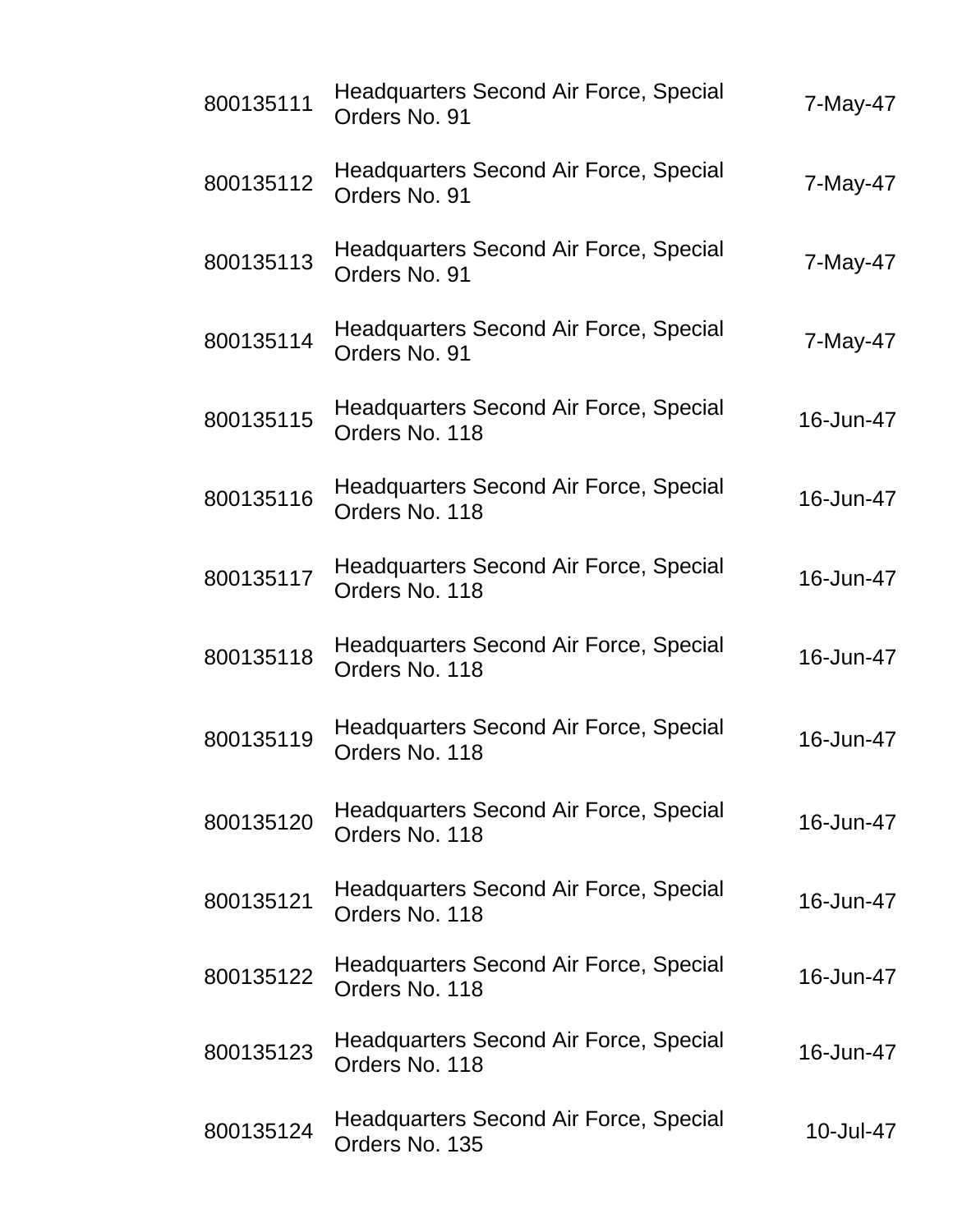| 800135125 | <b>Headquarters Second Air Force, Request</b><br>for Cross-Country Flight        | 24-Jul-47      |
|-----------|----------------------------------------------------------------------------------|----------------|
| 800135126 | Memo to Col. Frank Allen                                                         | 6-Oct-47       |
| 800135127 | Certificate of expense orders                                                    | 4-Nov-47       |
| 800135128 | <b>Cover letter for Frank Allen</b>                                              | 10-Oct-47      |
| 800135129 | <b>Cover letter for Frank Allen</b>                                              | 10-Oct-47      |
| 800135130 | War Department Letter Regarding<br>Resignation                                   | 7-Oct-47       |
| 800135131 | War Department Letter Regarding<br>Resignation                                   | 7-Oct-47       |
| 800135132 | Squadron "C" 130th AAF Base Unit<br>Squadron Orders No. 4                        | 7-Nov-46       |
| 800135133 | Department of the Army, Special Orders<br>No. 14                                 | n.d.           |
| 800135134 | War Department Letter Regarding Silver<br><b>Star</b>                            | 9-Apr-47       |
| 800135135 | Copy, War Department Letter Regarding<br><b>Silver Star</b>                      | 9-Apr-47       |
| 800135136 | Department of the Army, Special Orders<br>No. 14                                 | 7-Oct-47       |
| 800135137 | War Department Separation Form                                                   | 9-Mar-48       |
| 800135138 | <b>Frank Allen Separation Form Response</b>                                      | n.d.           |
| 800135139 | Copy, State of Illinois Military and Naval<br>Department, Special Orders No. 156 | $4-Sep-46$     |
| 800135140 | Copy, State of Illinois Military and Naval<br>Department, Special Orders No. 157 | $5-$ Sep $-46$ |
| 800135141 | Memo to Col. Frank Allen                                                         | 8-Nov-47       |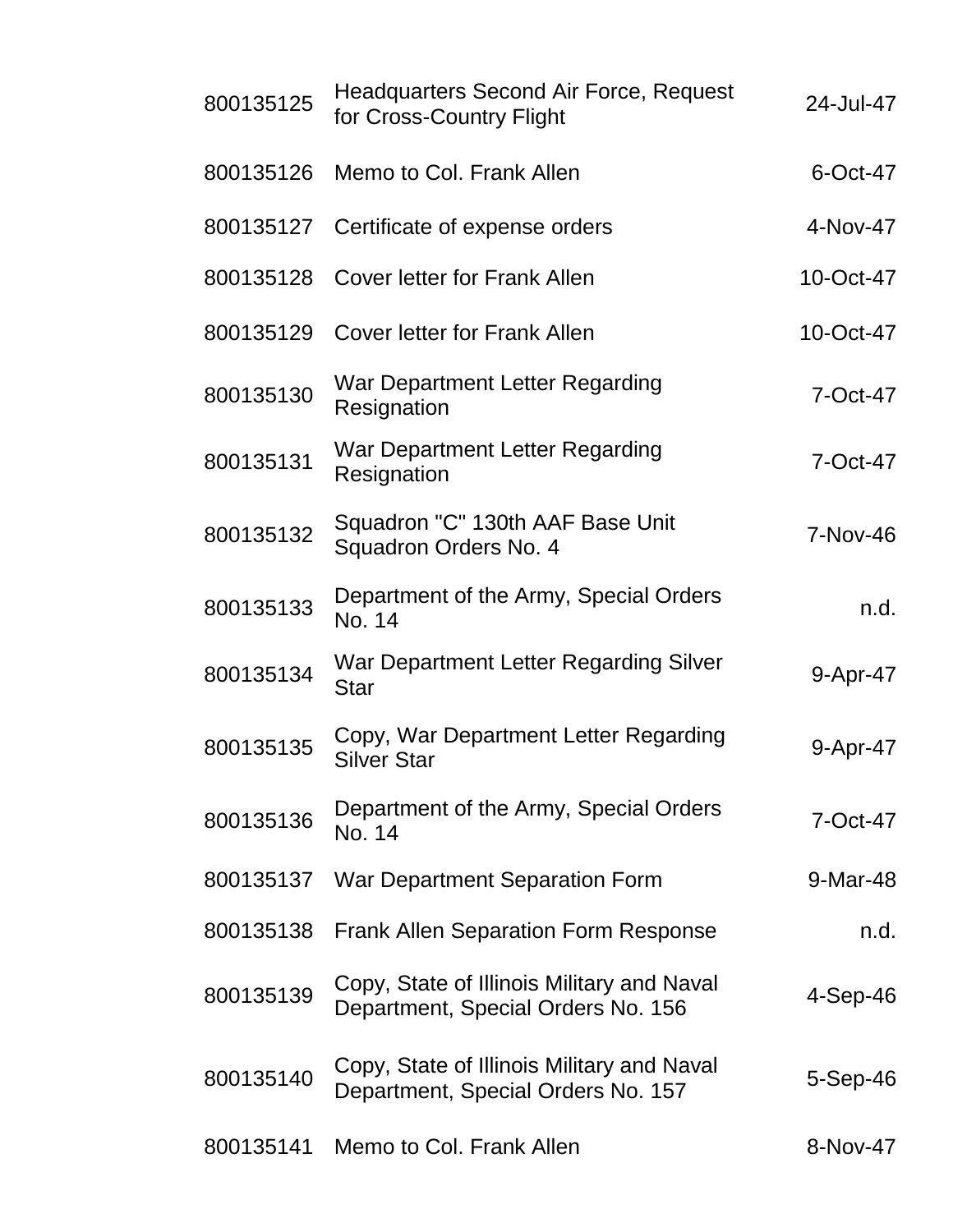| 800135142 | Headquarters Tactical Air Command,<br>Movement Directive, Shipment 1455                                   | 6-Oct-51  |
|-----------|-----------------------------------------------------------------------------------------------------------|-----------|
| 800135143 | Restricted, Air Movement Instructions #1,<br>Air Movement Coordinators and Their<br><b>Related Duties</b> | n.d.      |
| 800135144 | <b>Restricted Command Post Worksheet</b>                                                                  | n.d.      |
| 800135145 | <b>Tentative Advanced Officer List</b>                                                                    | n.d.      |
| 800135146 | Ferry Instructions for the 126th Light<br><b>Bomb Group</b>                                               | 5-Sep-51  |
|           | 800135147 VHF Crystal Requirements                                                                        | n.d.      |
| 800135148 | Headquarters 126th Bombardment Wing,<br><b>Request for Finance Advance Detachment</b>                     | n.d.      |
| 800135149 | <b>Advance Echelon</b>                                                                                    | n.d.      |
| 800135150 | Headquarters 126th Bombardment Wing,<br>Light, Special Orders No. 133                                     | 12-Oct-61 |
| 800135151 | Headquarters 126th Bombardment Wing,<br>Light, Special Orders No. 133                                     | 12-Oct-61 |
| 800135152 | Headquarters 126th Bombardment Wing,<br>Light, Special Orders No. 133                                     | 12-Oct-61 |
| 800135153 | Headquarters 126th Bombardment Wing,<br>Light, Special Orders No. 133                                     | 12-Oct-61 |
| 800135154 | Headquarters 126th Bombardment Group,<br>"Flight Able"                                                    | n.d.      |
| 800135155 | Headquarters 126th Bombardment Group,<br>"Flight Able"                                                    | n.d.      |
| 800135156 | Headquarters 126th Bombardment Group,<br>"Flight Able"                                                    | n.d.      |